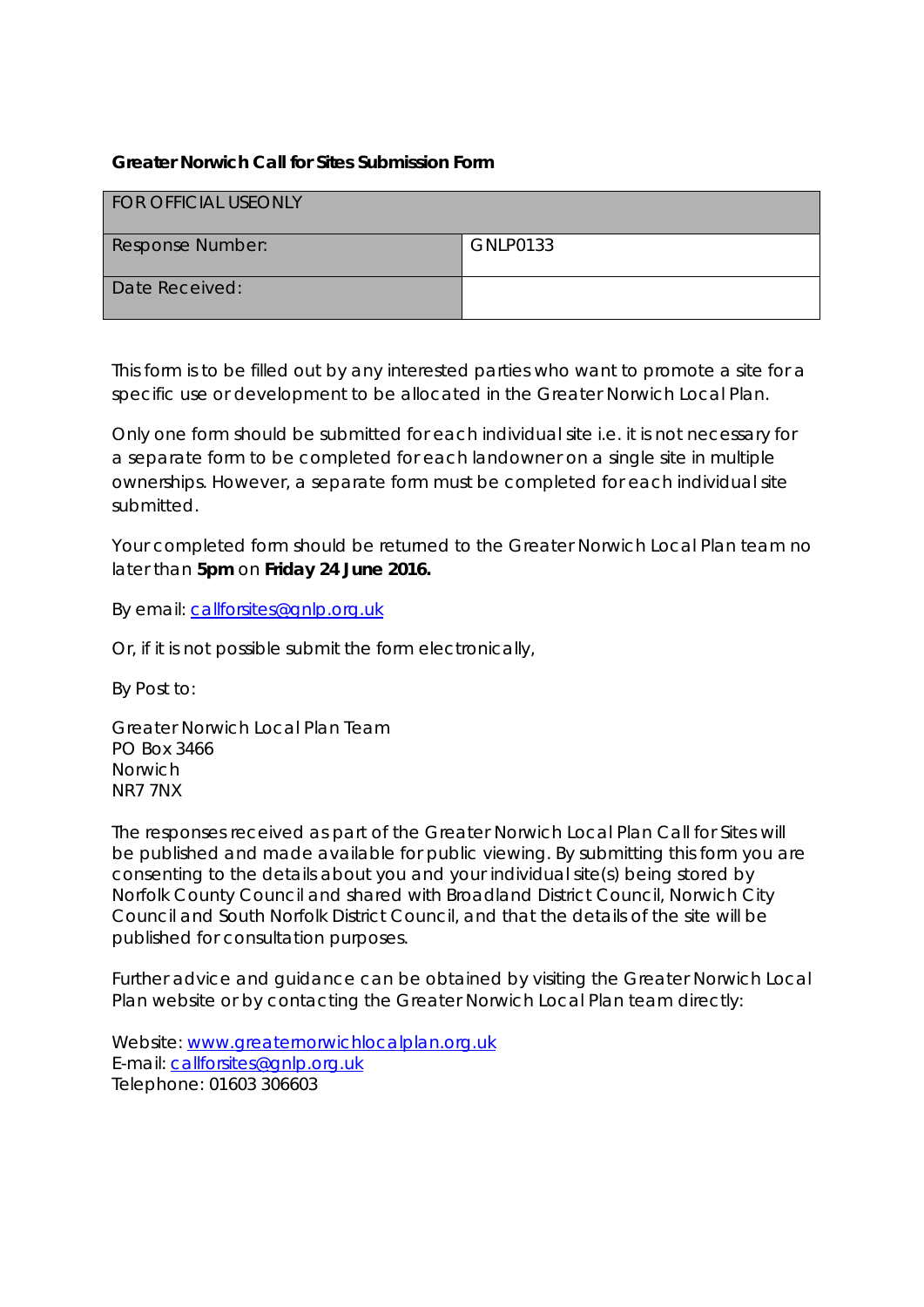| 1a. Contact Details              |                                 |  |
|----------------------------------|---------------------------------|--|
| Title                            | Mr                              |  |
| <b>First Name</b>                | John                            |  |
| Last Name                        | Long (UEA Campus Sites Norwich) |  |
| Job Title (where relevant)       |                                 |  |
| Organisation (where<br>relevant) |                                 |  |
| <b>Address</b>                   | 16 Upper King Street            |  |
|                                  | <b>NULL</b>                     |  |
|                                  | <b>NULL</b>                     |  |
|                                  | Norwich                         |  |
|                                  | Norfolk                         |  |
|                                  |                                 |  |
| Post Code                        | NR3 1HA                         |  |
| Telephone Number                 | 01603 229414                    |  |
|                                  | <b>NULL</b>                     |  |
| <b>Email Address</b>             | john.long@bidwells.co.uk        |  |

# **1b. I am…**

Planning Consultant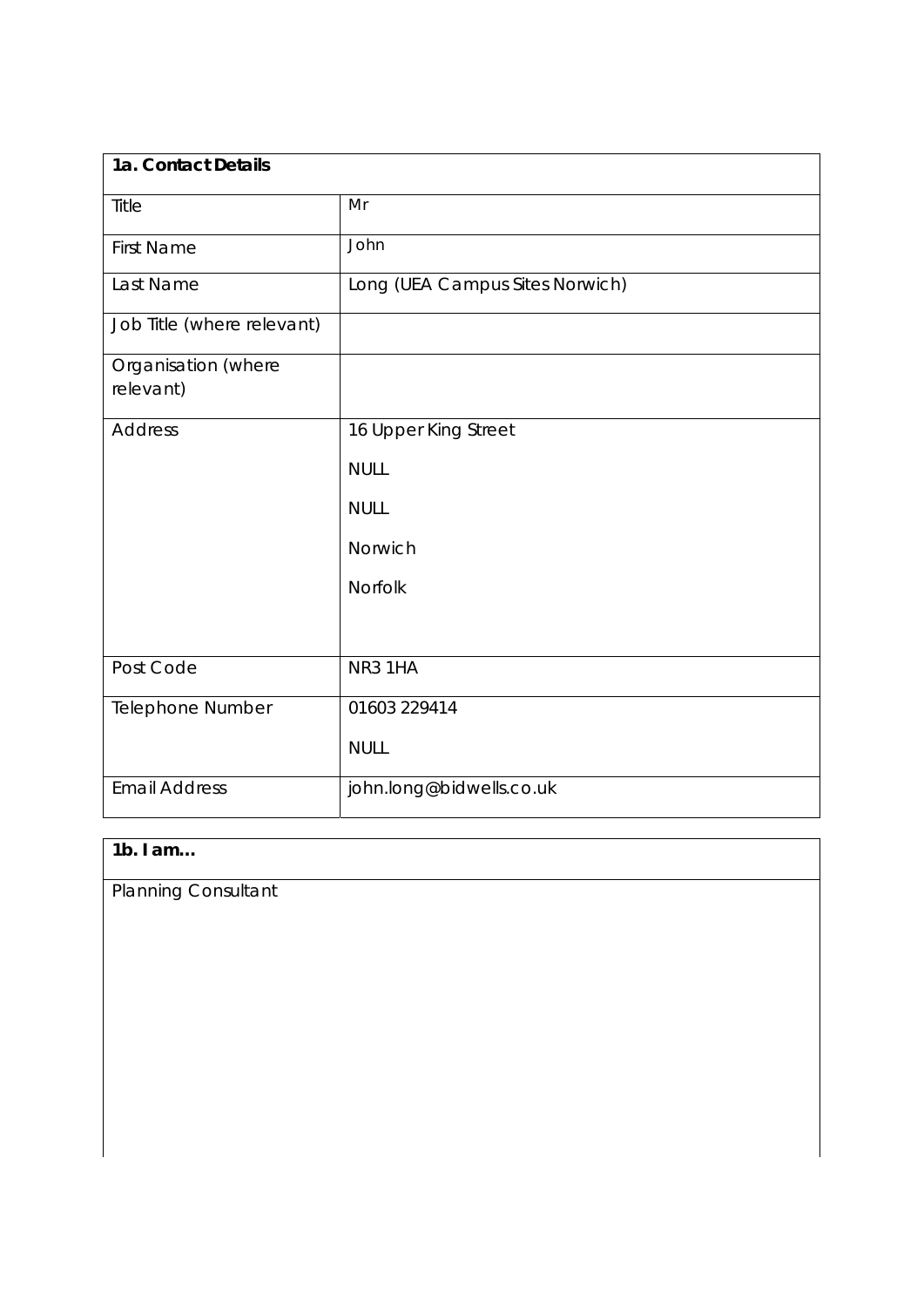| 1c. Client/Landowner Details (if different from question 1a) |  |  |
|--------------------------------------------------------------|--|--|
|                                                              |  |  |
| Title                                                        |  |  |
| <b>First Name</b>                                            |  |  |
| Last Name                                                    |  |  |
| Job Title (where relevant)                                   |  |  |
| Organisation (where                                          |  |  |
| relevant)                                                    |  |  |
| Address                                                      |  |  |
| Telephone Number                                             |  |  |
| <b>Email Address</b>                                         |  |  |

| 2. Site Details                                                      |                                 |  |
|----------------------------------------------------------------------|---------------------------------|--|
| Site location / address and post                                     | UEA Campus Sites (Norwich City) |  |
| code                                                                 | Earlham Road                    |  |
| (please include as an attachment<br>to this response form a location | <b>NULL</b>                     |  |
| plan of the site on an scaled OS<br>base with the boundaries of the  | <b>Norwich</b>                  |  |
| site clearly shown)                                                  | <b>Norfolk</b>                  |  |
| Grid reference (if known)                                            | TG194076                        |  |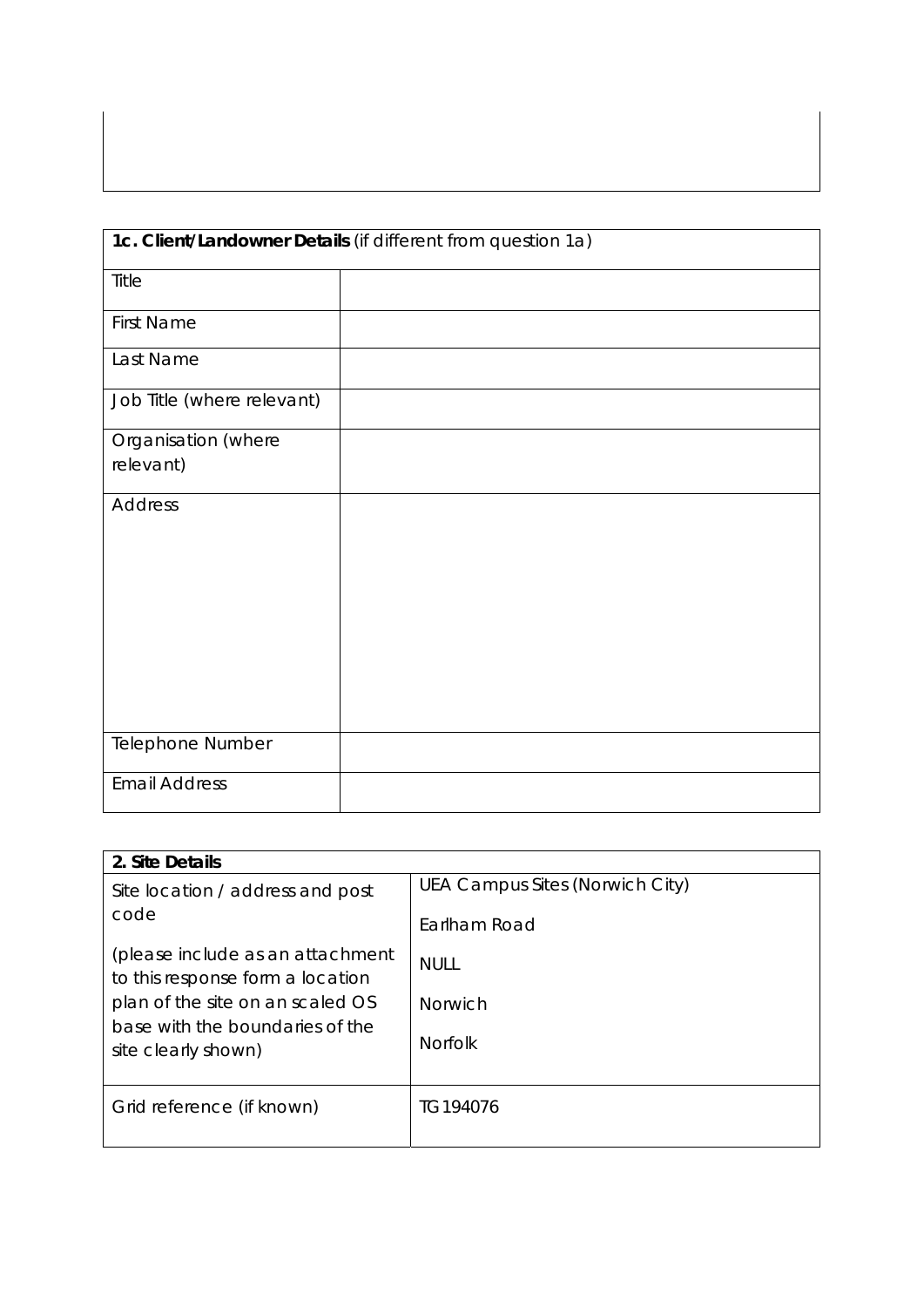| Site area (hectares) | various see attached plan A48,708/a |
|----------------------|-------------------------------------|
| Site parish          | Norwich City                        |
| Site district        | Norwich City                        |

| <b>Site Ownership</b>                                   |                                                                                                                                                                |
|---------------------------------------------------------|----------------------------------------------------------------------------------------------------------------------------------------------------------------|
| 3a. I (or my client)                                    |                                                                                                                                                                |
| Is the sole owner of the site                           |                                                                                                                                                                |
|                                                         | 3b. Please provide the name, address and contact details of the site's landowner(s)<br>and attach copies of all relevant title plans and deeds (if available). |
| 3c. If the site is in multiple<br>landownerships do all | <b>NULL</b>                                                                                                                                                    |
| landowners support your                                 |                                                                                                                                                                |
| proposal for the site?                                  |                                                                                                                                                                |
| the sites owners support your proposals for the site.   | 3d. If you answered no to the above question please provide details of why not all of                                                                          |

### **Current and Historic Land Uses**

**4a. Current Land Use** (Please describe the site's current land use e.g. agriculture, employment, unused/vacant etc.)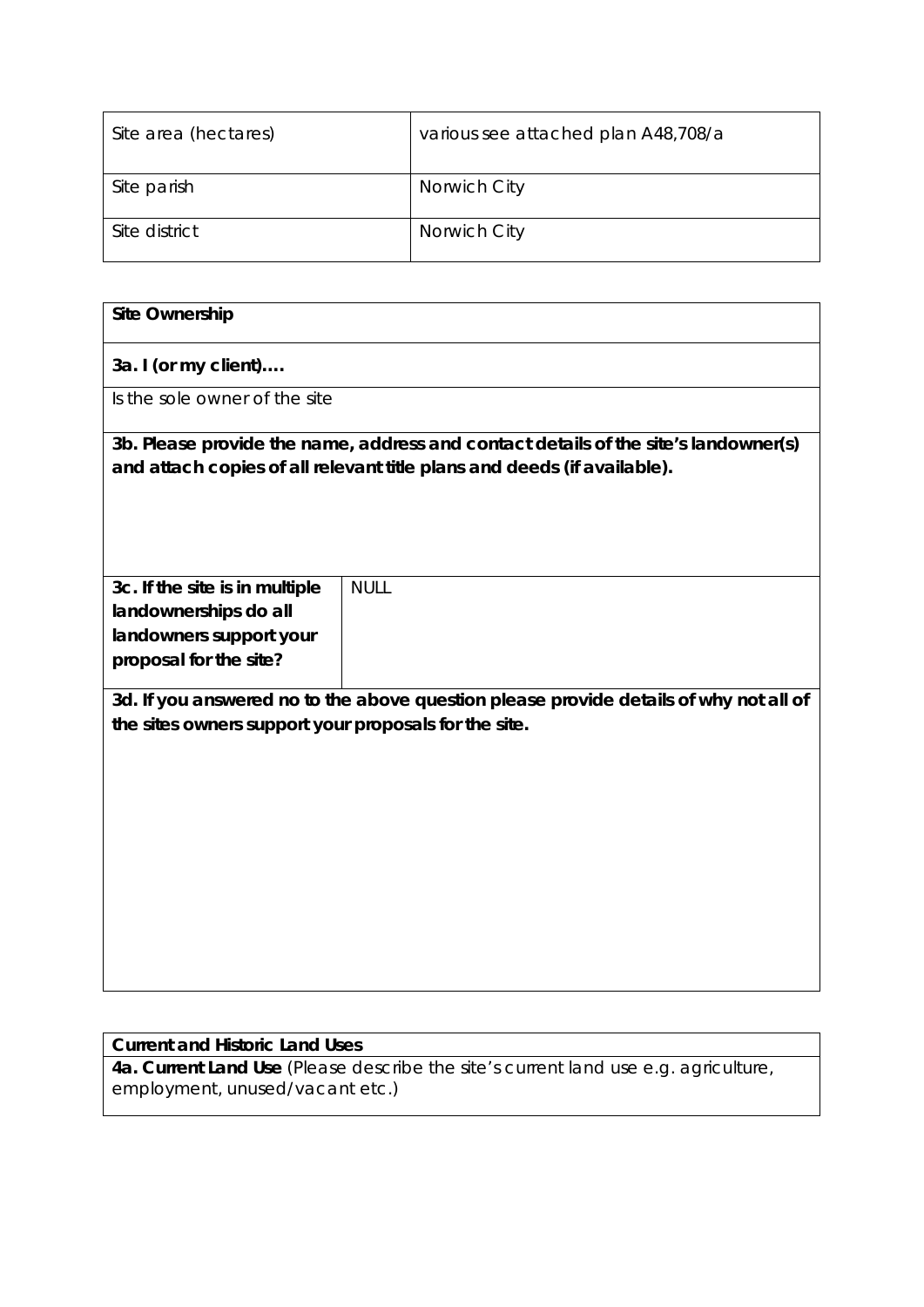| <b>Norwich City Sites:</b>                                                                                                                                                                                                                                                                                                                                                                                                                                                                                                                                                                       |    |  |
|--------------------------------------------------------------------------------------------------------------------------------------------------------------------------------------------------------------------------------------------------------------------------------------------------------------------------------------------------------------------------------------------------------------------------------------------------------------------------------------------------------------------------------------------------------------------------------------------------|----|--|
| Site Ref (see accompanying plan - A.48,708/a)<br>University Drive North - unused/vacant land<br>1.<br>University Drive West - Existing undeveloped part of Earlham Hall allocation (R39) currently unused land (former nursery garden)<br>2.<br>Cow Drive North - Existing undeveloped part of Blackdale allocation (R40)<br>3.<br>South of Suffolk Walk - Existing undeveloped allocation (R41) to be carried forward (vacant/undeveloped land)<br>4.<br>Strawberry Fields - currently underused/vacant land/greenhouses<br>5.<br>Bluebell Road - currently underused/vacant land/grazing<br>6. |    |  |
| 4b. Has the site been previously                                                                                                                                                                                                                                                                                                                                                                                                                                                                                                                                                                 | No |  |
| developed?                                                                                                                                                                                                                                                                                                                                                                                                                                                                                                                                                                                       |    |  |
| 4c. Describe any previous uses of the site. (please provide details of any relevant<br>historic planning applications, including application numbers if known)                                                                                                                                                                                                                                                                                                                                                                                                                                   |    |  |
| Norwich City Sites:                                                                                                                                                                                                                                                                                                                                                                                                                                                                                                                                                                              |    |  |
| Site Ref (see accompanying plan - A.48,708/a)<br>University Drive North - undeveloped land                                                                                                                                                                                                                                                                                                                                                                                                                                                                                                       |    |  |
|                                                                                                                                                                                                                                                                                                                                                                                                                                                                                                                                                                                                  |    |  |
| University Drive West - former nursery garden - Planning application ref: 12/02266/F<br>2.                                                                                                                                                                                                                                                                                                                                                                                                                                                                                                       |    |  |
| Cow Drive North - Former school - Planning application ref 12/1880/O & 15/0121/F<br>3.                                                                                                                                                                                                                                                                                                                                                                                                                                                                                                           |    |  |
|                                                                                                                                                                                                                                                                                                                                                                                                                                                                                                                                                                                                  |    |  |
| South of Suffolk Walk - Existing undeveloped allocation (R41) to be carried forward (vacant/undeveloped land)                                                                                                                                                                                                                                                                                                                                                                                                                                                                                    |    |  |
| Strawberry Fields - Former Strawberry Fields - currently underused land<br>5.                                                                                                                                                                                                                                                                                                                                                                                                                                                                                                                    |    |  |

#### **Proposed Future Uses**

**5a. Please provide a short description of the development or land use you proposed**  (if you are proposing a site to be designated as local green space please go directly to question 6)

Norwich City Sites:

Site Ref (see accompanying plan - A.48,708/a)

## **5b. Which of the following use or uses are you proposing?**

| Market Housing                                                                      | <b>No</b>                            |  |
|-------------------------------------------------------------------------------------|--------------------------------------|--|
| Affordable Housing                                                                  | <b>No</b>                            |  |
| <b>Residential Care Home</b>                                                        | <b>No</b>                            |  |
| <b>Gypsy and Traveller Pitches</b>                                                  | <b>No</b>                            |  |
| <b>Business and offices</b>                                                         | <b>No</b>                            |  |
| General industrial                                                                  | <b>No</b>                            |  |
| Storage and distribution                                                            | <b>No</b>                            |  |
| Tourism                                                                             | <b>No</b>                            |  |
| Recreation & Leisure                                                                | <b>No</b>                            |  |
| <b>Community Use</b>                                                                | <b>No</b>                            |  |
| Public Open Space                                                                   | <b>No</b>                            |  |
| Other (Please Specify)                                                              | <b>University/Sport Park Related</b> |  |
| 5c. Please provide further details of your proposal, including details on number of |                                      |  |
| houses and proposed floorspace of commercial buildings etc.                         |                                      |  |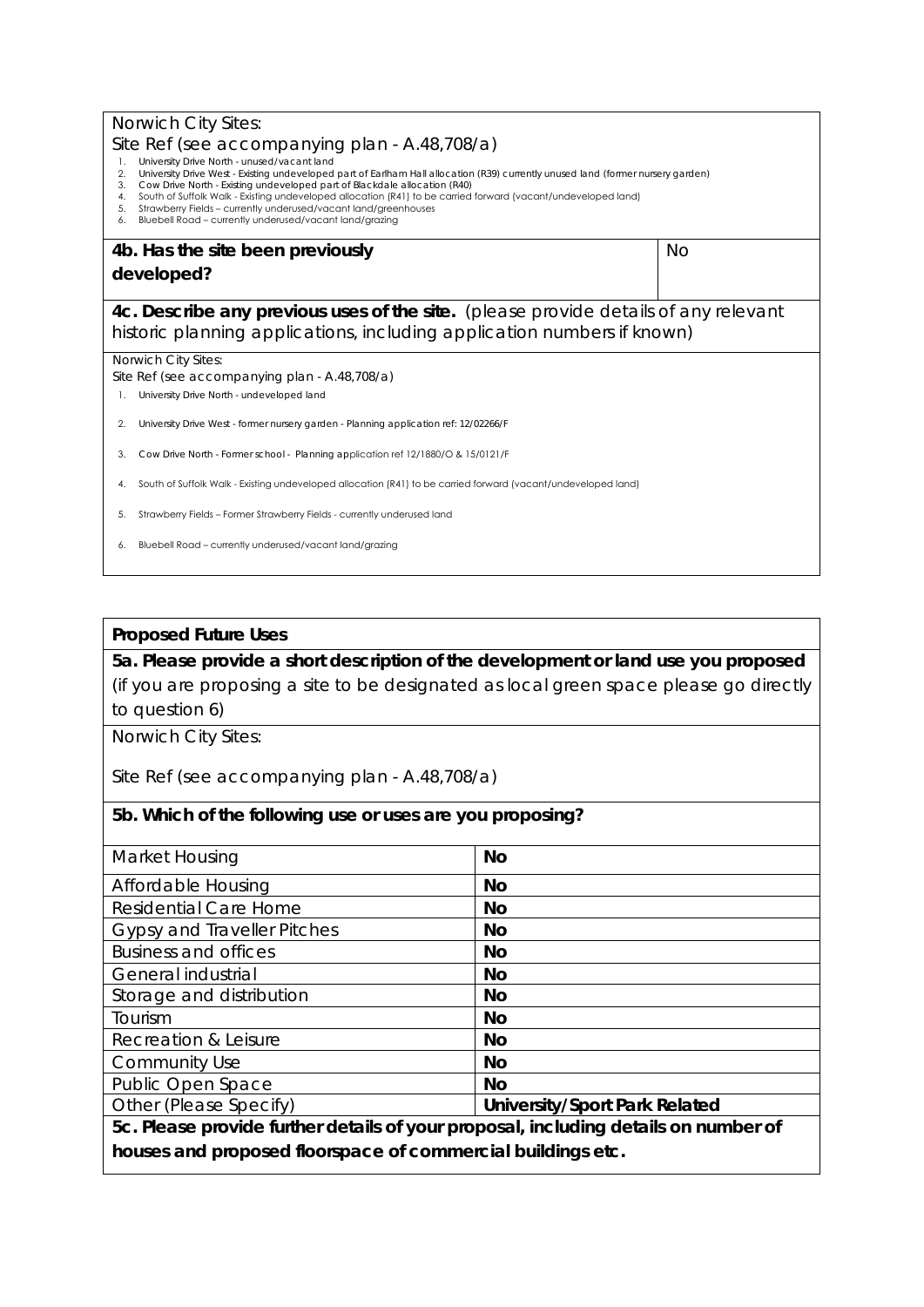#### Site Site Description Site Area (ha) Ref 1. University Drive North - Additional Sport Park related development (new sports pitches/car parking/ancillary uses). quantum tbc 2. University Drive West - Existing undeveloped part of Earlham Hall allocation (R39) to be carried forward 7,000sqm of office / R&D / Education related uses 3. Cow Drive North - Existing undeveloped part of Blackdale allocation (R40) to be carried forward - Student accommodation approx. 500 bedrooms<br>4. South of Suffolk Walk - Existing undeveloped allocation (R41) teaching/research/accommodation/general<br>infrastructure/ancillary uses) quantum tbc 5. Strawberry Fields – University Related development (teaching/research/accommodation/general infrastructure/ ancillary uses) quantum tbc 6. Bluebell Road - – University Related development (teaching/research/accommodation/general infrastructure/ ancillary uses) quantum tbc

#### **5d. Please describe any benefits to the Local Area that the development of the site could provide.**

Improved University facilities - certain of which will be available for use by the local community.

Ensures UEA continues to thrive

Ensures sufficient teaching, research and student accommodation for plan period.

#### **Local Green Space**

If you are proposed a site to be designated as Local Green Space please complete the following questions. These questions do not need to be completed if you are not proposing a site as Local Green Space. Please consult the guidance notes for an explanation of Local Green Space Designations.

**6a. Are you proposing a site to be designated as a Local Green Space?**  No

**6b.Which community would the site serve and how would the designation of the site benefit that community.** 

NULL

**6c. Please describe why you consider the site to be of particular local significance e.g. recreational value, tranquillity or richness in wildlife.**

NULL

#### **Site Features and Constraints**

Are there any features of the site or limitations that may constrain development on this site (please give details)?

**7a. Site Access:** Is there a current means of access to the site from the public highway, does this access need to be improved before development can take place and are there any public rights of way that cross or adjoin the site? Norwich City Sites:

Site Ref (see accompanying plan - A.48,708/a)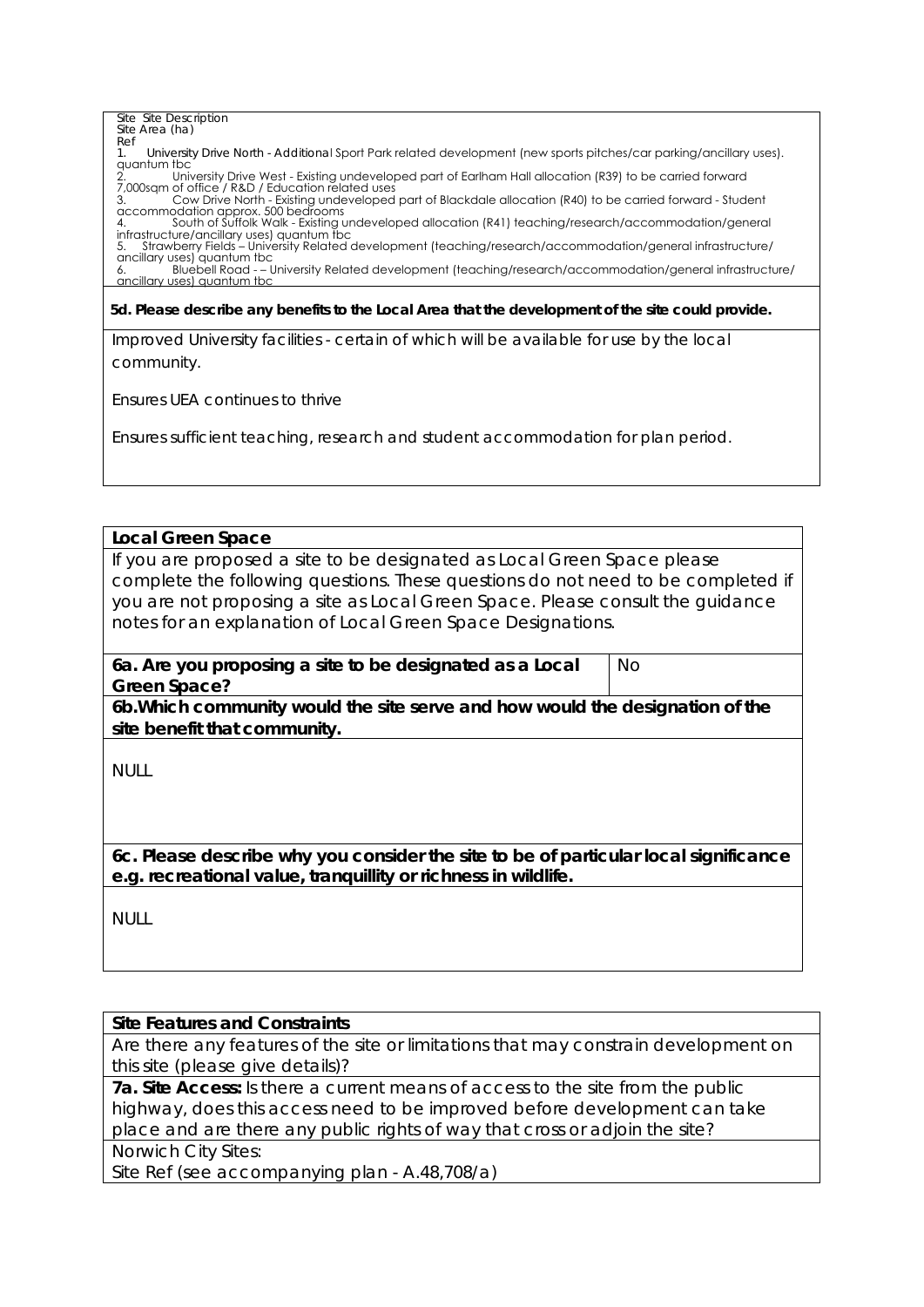- 1. University Drive North Access from University Drive
- 2. University Drive West Access from University Drive<br>3. Cow Drive North Access via existing phase/Cow
- 3. Cow Drive North Access via existing phase/Cow Drive

4. South of Suffolk Walk - Access via Suffolk Walk]

5. Strawberry Fields – Access via Bluebell Road (potential to be accessed via allocated site (R41))

6. Bluebell Road – Access via Bluebell Road (potential to be accessed via allocated site (R41))

**7b. Topography:** Are there any slopes or significant changes of in levels that could affect the development of the site?

To be determined through forthcoming technical work.

**7c. Ground Conditions:** Are ground conditions on the site stable? Are there potential ground contamination issues?

To be determined through forthcoming technical work.

7d. Flood Risk: Is the site liable to river, ground water or surface water flooding and if so what is the nature, source and frequency of the flooding?

No sites within High Flood Risk Zone (3, 3b)

Drainage Strategy to be determined through forthcoming technical work.

**7e. Legal Issues:** Is there land in third party ownership, or access rights, which must be acquired to develop the site, do any restrictive covenants exist, are there any existing tenancies?

All sites in University control.

**7f. Environmental Issues:** Is the site located next to a watercourse or mature woodland, are there any significant trees or hedgerows crossing or bordering the site are there any known features of ecological or geological importance on or adjacent to the site?

Norwich City Sites:

Site Ref (see accompanying plan - A.48,708/a)

- 1. University Drive North adjacent conservation area / historic parkland
- 2. University Drive West Listed Building (Earlham Hall) , Conservation Area and historic parkland (Earlham Park); potential archaeology
- 3. Cow Drive North No Listed Buildings/heritage features nearby
- 4. South of Suffolk Walk Close to Listed buildings (Ziggurats); potential archaeology
- 5. Strawberry Fields No Listed Buildings/heritage features nearby
- 6. Bluebell Road No Listed Buildings/heritage features nearby;potential archaeology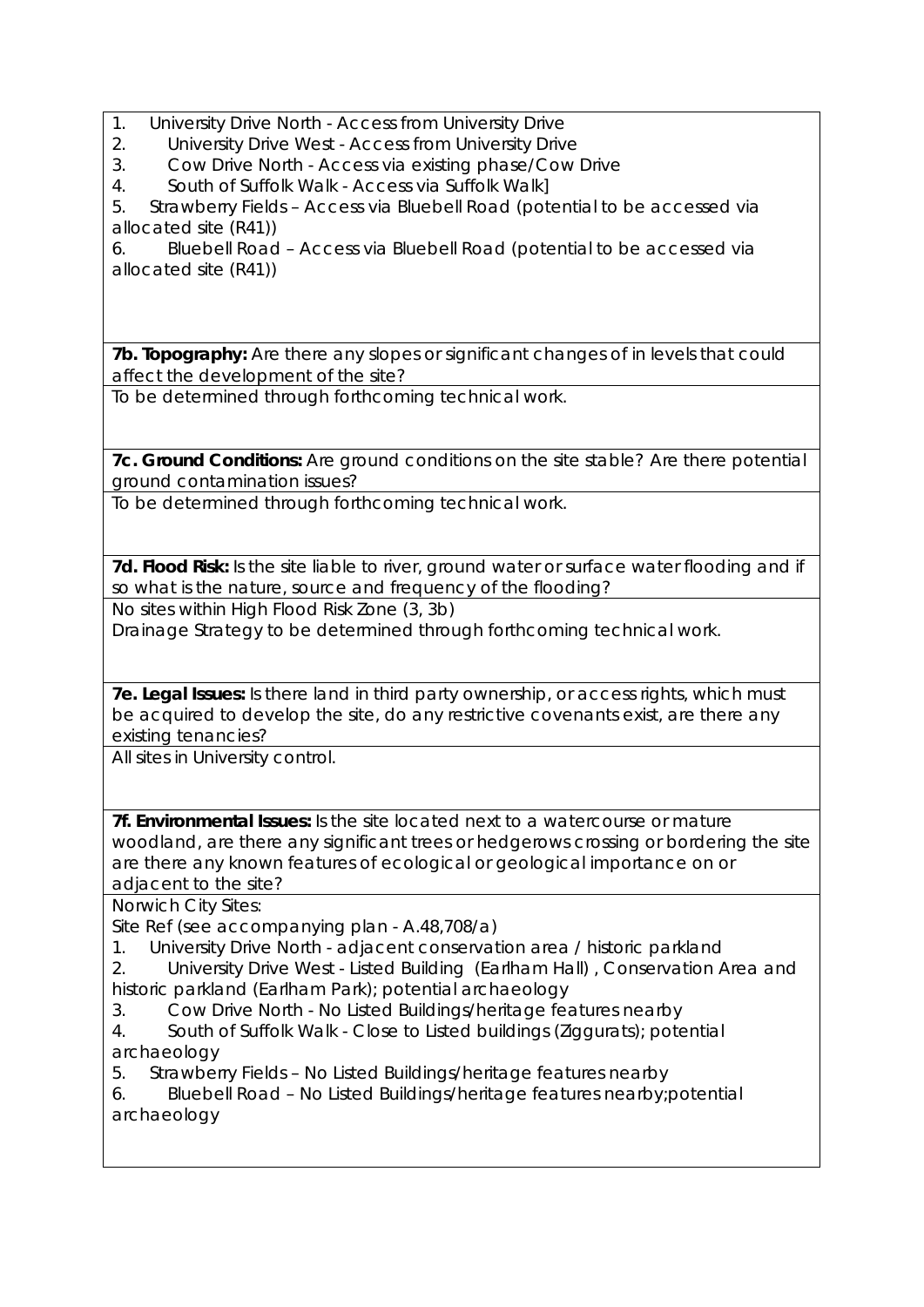**7g. Heritage Issues:** Are there any listed buildings, Conservation Areas, Historic Parklands or Schedules Monuments on the site or nearby? If so, how might the site's development affect them?

Norwich City Sites:

Site Ref (see accompanying plan - A.48,708/a)

1. University Drive North - adjacent conservation area / historic parkland

2. University Drive West - Listed Building (Earlham Hall) , Conservation Area and historic parkland (Earlham

**7h. Neighbouring Uses:** What are the neighbouring uses and will either the proposed use or neighbouring uses have any implications?

Norwich City Sites:

Site Ref (see accompanying plan - A.48,708/a)

- 1. University Drive North Sportspark/Earlham Academy
- 2. University Drive West Parkland/Enterprise Centre
- 3. Cow Drive North Planation, University uses and Earlham Academy
- 4. South of Suffolk Walk University uses
- 5. Strawberry Fields University uses and residential areas
- 6. Bluebell Road University uses and residential areas

**7i. Existing uses and Buildings:** are there any existing buildings or uses that need to be relocated before the site can be developed.

 $N<sub>O</sub>$ 

**7j. Other**: (please specify):

To be determined through forthcoming technical work.

| <b>Utilities</b>                                                                                                                                        |     |  |
|---------------------------------------------------------------------------------------------------------------------------------------------------------|-----|--|
| 8a. Which of the following are likely to be readily available to service the site and<br>enable its development? Please provide details where possible. |     |  |
|                                                                                                                                                         |     |  |
| Mains sewerage                                                                                                                                          | Yes |  |
| Electricity supply                                                                                                                                      | Yes |  |
| Gas supply                                                                                                                                              | Yes |  |
| Public highway                                                                                                                                          | Yes |  |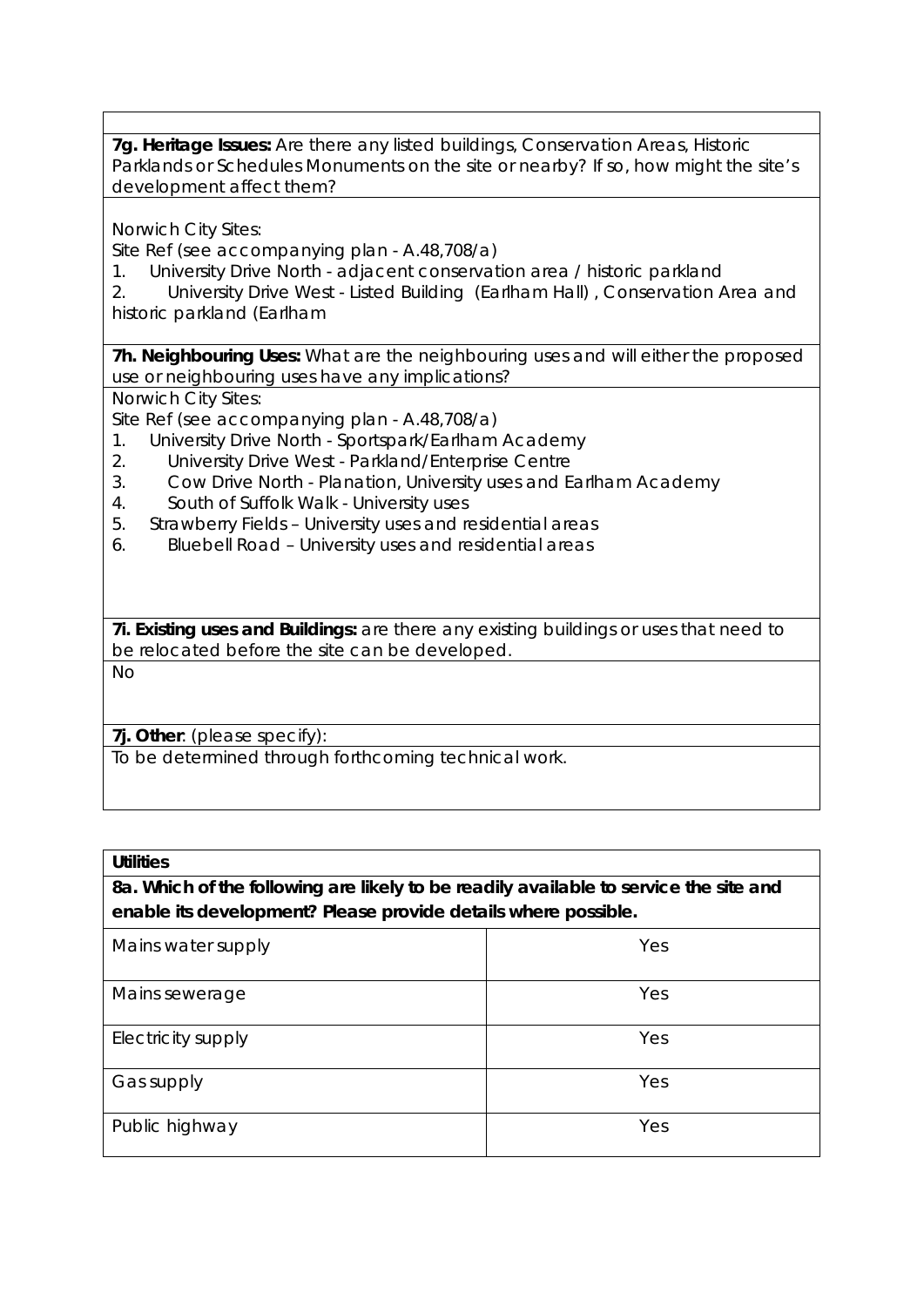| Broadband internet                                                                                                                                                                                        | Yes         |
|-----------------------------------------------------------------------------------------------------------------------------------------------------------------------------------------------------------|-------------|
| Other (please specify):                                                                                                                                                                                   | <b>NULL</b> |
| 8b. Please provide any further information on the utilities available on the site:                                                                                                                        |             |
| To be determined through forthcoming technical work. Sites will be served by<br>University utility infrastructure where possible. Some local infrastructure/utilities<br>reinforcement/upgrades expected. |             |

#### **Availability**

**9a. Please indicate when the site could be made available for the land use or development proposed.** 

5 - 10 years (between April 2021 and 2026)

#### **9b. Please give reasons for the answer given above.**

Norwich City Sites:

Site Ref (see accompanying plan - A.48,708/a)

1. University Drive North - 1-5 years

#### **Market Interest**

**10. Please indicate what level of market interest there is/has been in the site. Please include relevant dates in the comments section.**

| None            |     |
|-----------------|-----|
|                 |     |
|                 |     |
|                 |     |
|                 | N/A |
| <b>Comments</b> |     |
|                 |     |
|                 |     |
|                 |     |

| <b>Delivery</b>                                                                      |  |
|--------------------------------------------------------------------------------------|--|
| 11a. Please indicate when you anticipate the proposed development could be<br>begun. |  |

5 - 10 years (between April 2021 and 2026)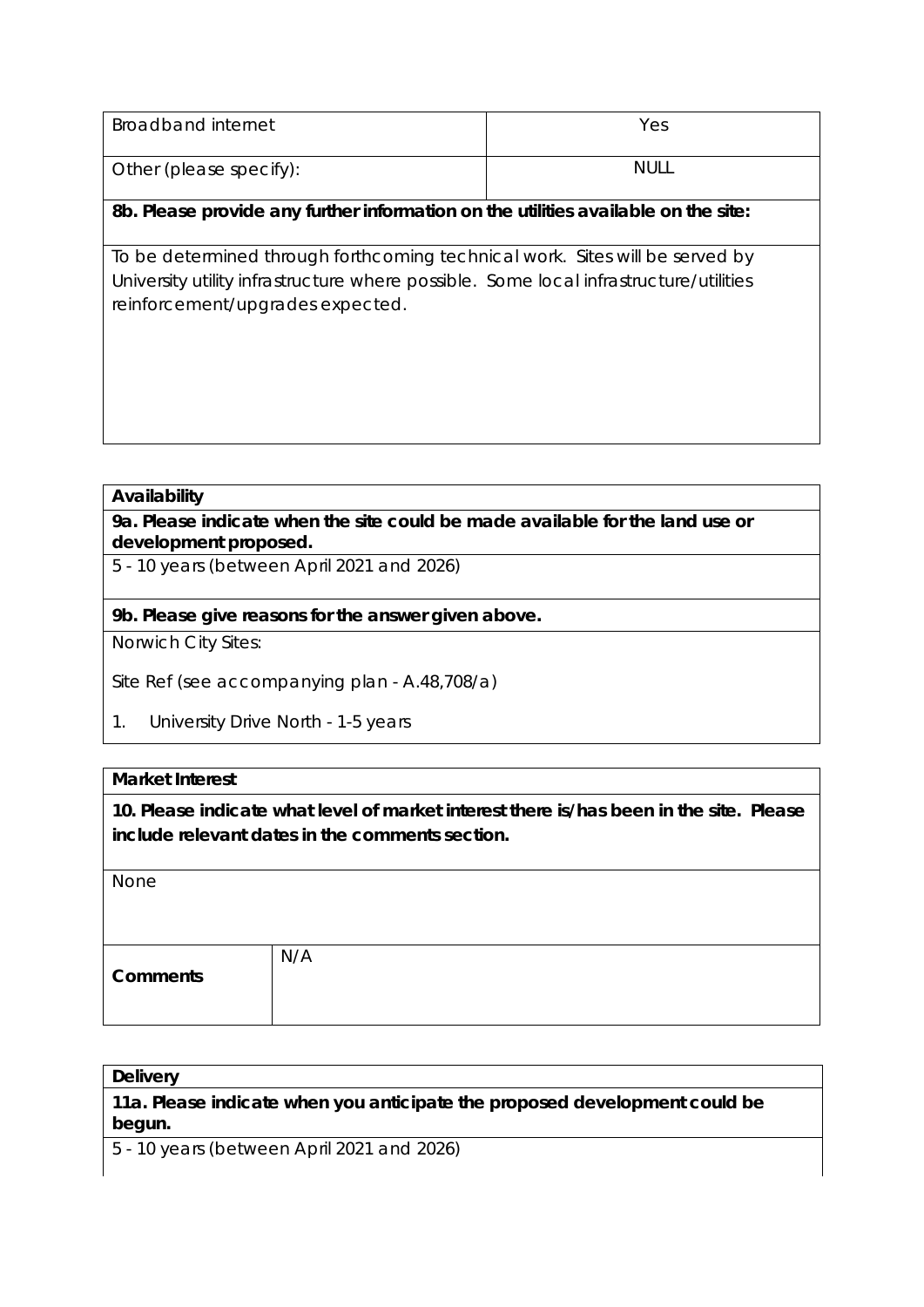#### **11b. Once started, how many years do you think it would take to complete the proposed development (if known)?**

#### Norwich City Sites:

Site Ref (see accompanying plan - A.48,708/a)

- 1. University Drive North 1-2 years
- 2. University Drive West 1-2 years
- 3. Cow Drive North 1-2 years
- 4. South of Suffolk Walk 1-5 years,
- 5. Strawberry Fields 1-2 years, or sooner subject to need/funding
- 6. Bluebell Road 11-5 years, or sooner subject to need/funding

| Viability                                                                                                                                                                                                                                                                                                                                                                                                                                 |        |  |
|-------------------------------------------------------------------------------------------------------------------------------------------------------------------------------------------------------------------------------------------------------------------------------------------------------------------------------------------------------------------------------------------------------------------------------------------|--------|--|
| 12a. You acknowledge that there are likely to be policy<br>requirements and Community Infrastructure Levy (CIL) costs to<br>be met which will be in addition to the other development<br>costs of the site (depending on the type and scale of land use<br>proposed). These requirements are likely to include but are not<br>limited to: Affordable Housing; Sports Pitches & Children's Play<br>Space and Community Infrastructure Levy | Yes.   |  |
|                                                                                                                                                                                                                                                                                                                                                                                                                                           |        |  |
| 12b. Do you know if there are there any abnormal costs that<br>could affect the viability of the site e.g. infrastructure,<br>demolition or ground conditions?                                                                                                                                                                                                                                                                            | Unsure |  |
| 12c. If there are abnormal costs associated with the site please provide details:                                                                                                                                                                                                                                                                                                                                                         |        |  |
| <b>NULL</b>                                                                                                                                                                                                                                                                                                                                                                                                                               |        |  |
| 12d. Do you consider that the site is currently viable for its<br>proposed use taking into account any and all current planning<br>policy and CIL considerations and other abnormal<br>development costs associated with the site?                                                                                                                                                                                                        | Yes    |  |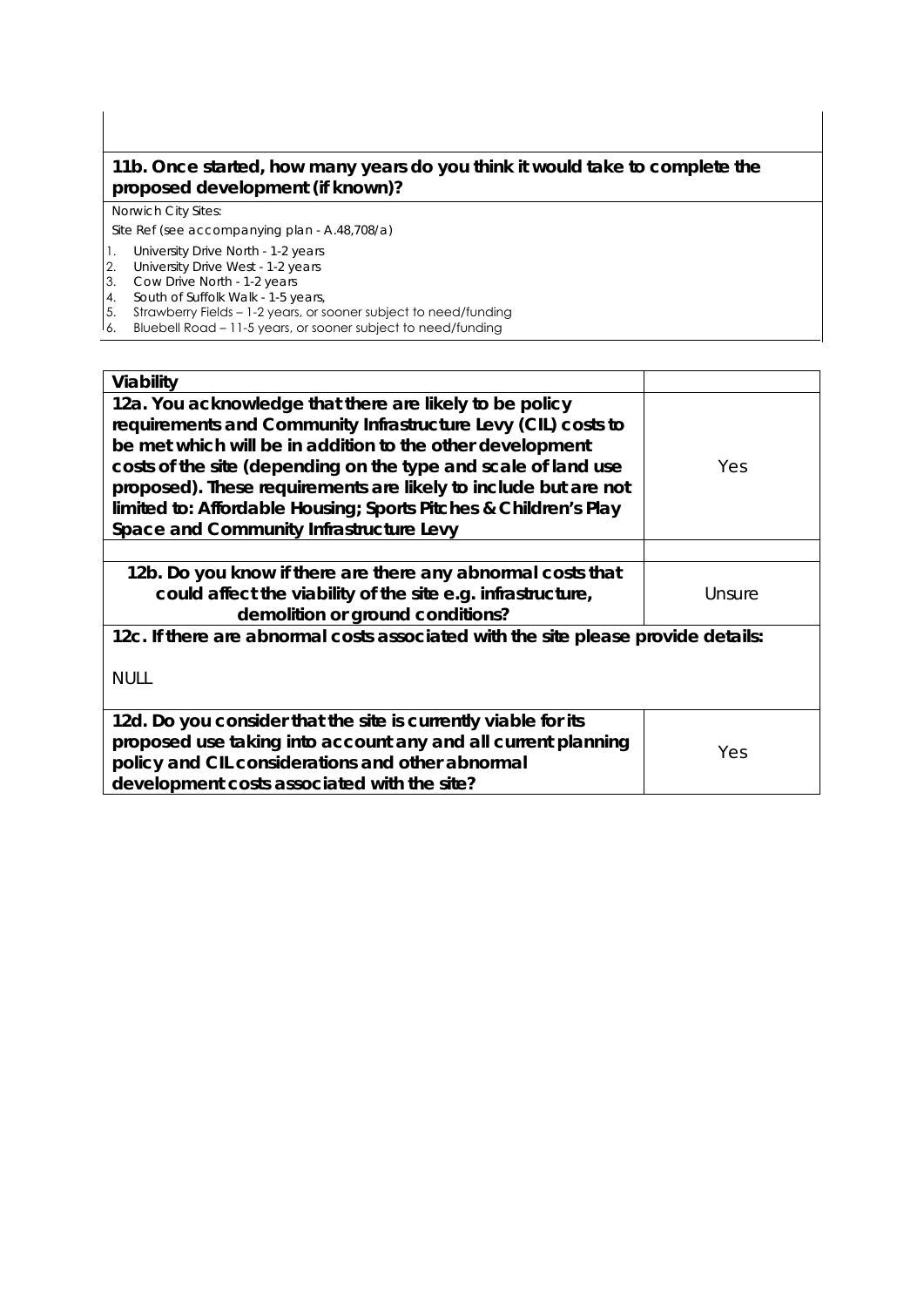**12e. Please attach any viability assessment or development appraisal you have undertaken for the site, or any other evidence you consider helps demonstrate the viability of the site.** 

To be determined trough forthcoming technical work.

**Other Relevant Information**

**13. Please use the space below to for additional information or further explanations on any of the topics covered in this form**

Nothing. Additional technical work will be submitted in due course.

| $\sim$<br><b>Lict</b><br>. 131<br>______ |  |
|------------------------------------------|--|
| 'Our<br>ւաս<br>້                         |  |